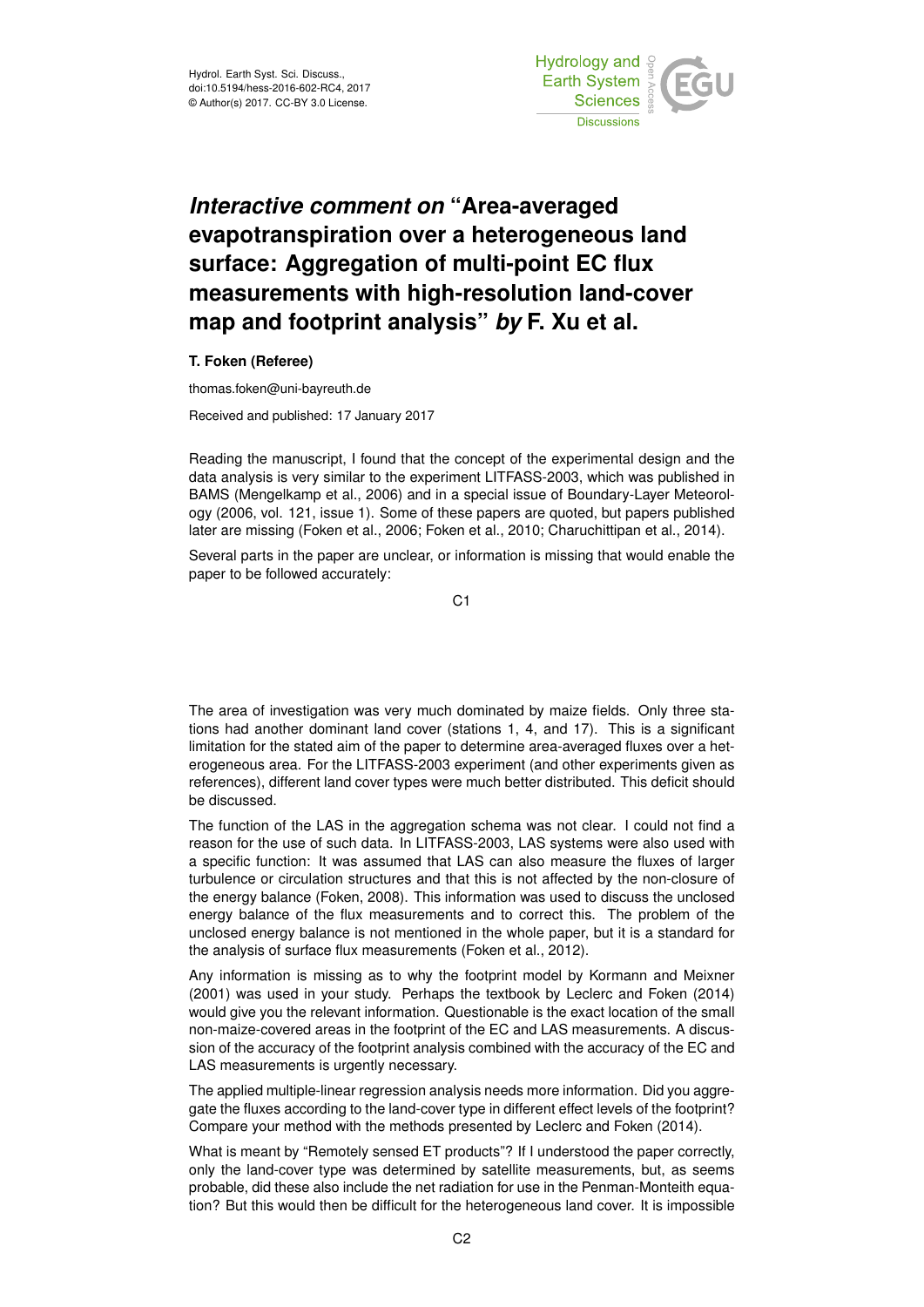to discuss the underestimation of the fluxes by the Penman-Monteith equation without knowing the parameterizations used in this equation. E.g., the atmospheric resistance and the stomata resistance are extremely variable and should be included in any discussion.

Please also show in Fig. 2 the daily cycle of the evapotranspiration and not only the daily sum. This is necessary to indicate the energy exchange of the different sites, possible oasis effects, and the Bowen ratio. The latter may be a good indicator which to classify the sites.

Undoubtedly the authors have an interesting data set with a significant scientific potential. Such a data set should be published with a good scientific concept. Besides some deficits in the experimental design, the concept of area-averaged fluxes may be such a concept. But the paper needs significant improvements according to the points given above. Therefore I recommend major revisions.

Minor remarks:

The numbering of the figures is confusing. Figure 3 should be renamed as Fig. 1.

Table 1: The instrumentation (sonic anemometer, gas analyzer) is missing.

Table 2: Do not mix LAS type and LAS producer, please give both for all sites.

p. 6, line 21: What do the flags mean?

p. 6, line 23: Why did you use 2D-rotation and not planar fit? Was the terrain absolutely even?

p. 7, line 13: L can be easily misinterpreted as the Obukhov length in a micrometeorological paper.

Fig. 4 and 5: Why did you use different names or land cover types in both figures?

Fig. 6: Probably y has a lower accuracy than given in the figure!

C3

p. 16, line 11: The reference should probably be Fig. 3!

p. 17, line 12: This is trivial; when maize dominates the land cover it is normal that maize also dominates the ET.

Table 6: Give the units in the columns.

p. 19, line 16-25: Such a paper needs a well-written conclusion chapter and not only ten not very significant lines.

p. 22, line 13: Many authors are missing.

p. 22, line 18: Print CO2.

**References** 

Charuchittipan, D., Babel, W., Mauder, M., Leps, J.-P., and Foken, T.: Extension of the averaging time of the eddy-covariance measurement and its effect on the energy balance closure Boundary-Layer Meteorol., 152, 303-327, 10.1007/s10546-014-9922- 6, 2014.

Foken, T., Wimmer, F., Mauder, M., Thomas, C., and Liebethal, C.: Some aspects of the energy balance closure problem, Atmos. Chem. Phys., 6, 4395-4402, 2006.

Foken, T.: The energy balance closure problem – An overview, Ecolog. Appl., 18, 1351-1367, 10.1890/06-0922.1, 2008.

Foken, T., Mauder, M., Liebethal, C., Wimmer, F., Beyrich, F., Leps, J.-P., Raasch, S., DeBruin, H. A. R., Meijninger, W. M. L., and Bange, J.: Energy balance closure for the LITFASS-2003 experiment, Theor. Appl. Climat., 101, 149-160, DOI 10.1007/s00704- 009-0216-8, 2010.

Foken, T., Leuning, R., Oncley, S. P., Mauder, M., and Aubinet, M.: Corrections and data quality in: Eddy Covariance: A Practical Guide to Measurement and Data Analysis, edited by: Aubinet, M., Vesala, T., and Papale, D., Springer, Dordrecht, Heidelberg,